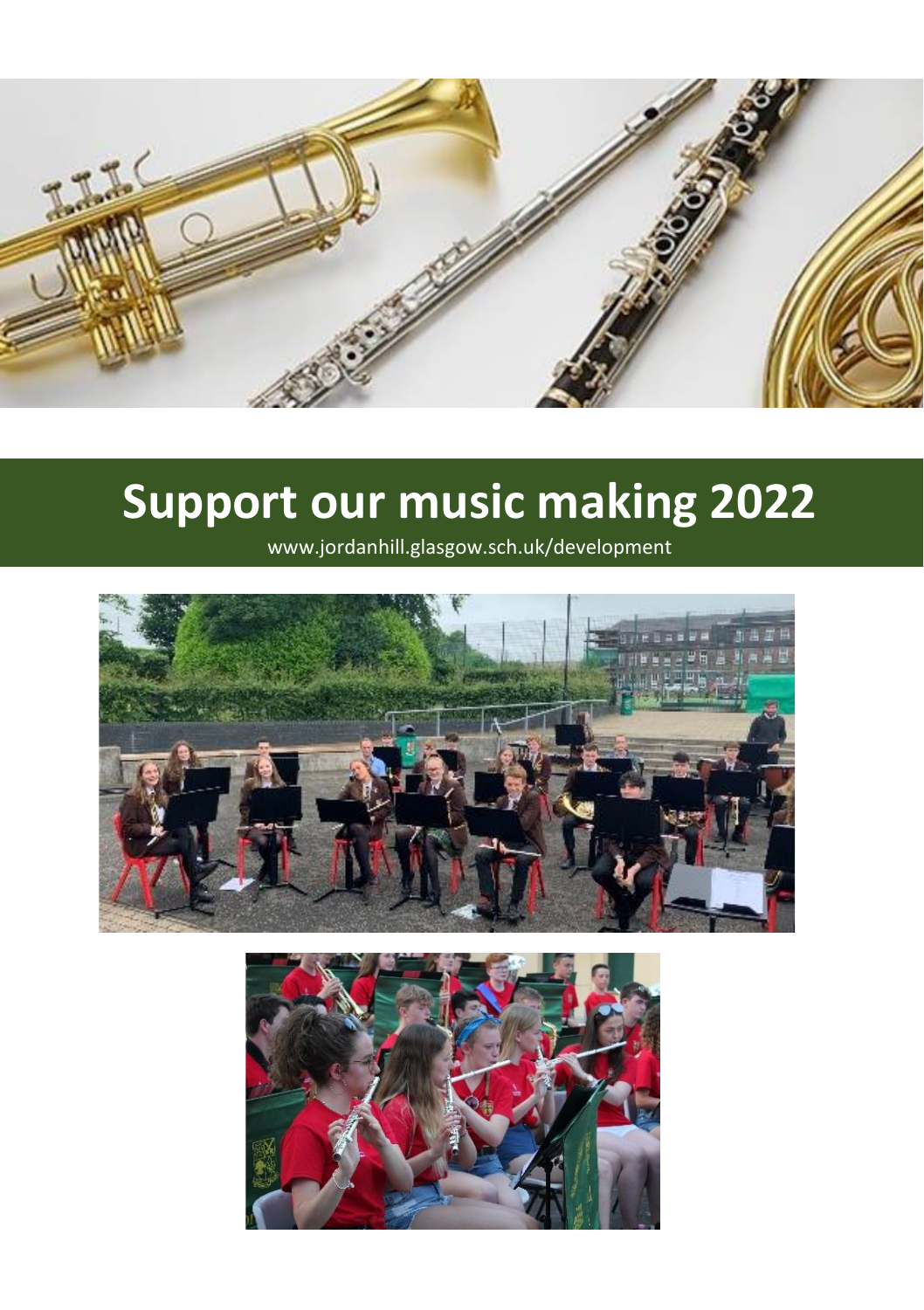## **Music making in Jordanhill School**



In an average year, approximately 300 pupils take part in instrumental instruction lessons in Jordanhill School. This figure is outstanding and reflects the hard-work of our pupils, instructors and the support of our parents. It is our belief that learning an instrument enriches young people's lives. We want to invest in our music department to secure the service we offer and strive for further success.

With the introduction of new funding arrangements for music tuition in 2021, we need your help to continue to offer our pupils the wonderful opportunities that music making can offer.

## **How you can help us**

Our music service has always been subsidised by the [Educational Amenities](https://www.jordanhill.glasgow.sch.uk/education-amenities-trust/)  [Trust Fund.](https://www.jordanhill.glasgow.sch.uk/education-amenities-trust/) Generous donations from parents and friends of the school to our Striving Higher campaign has helped us to provide musical instruments free of charge and to sustain a high level of provision. There are two ways that you can help us sustain high quality music making in Jordanhill School:

1. **Please consider donating any musical instruments** to the school that are no longer used. We ask that the instruments are in good condition to allow us to pass these onto our pupils with minimal repair costs.Donations will be gratefully received by the school reception office or the music department.

**2. Please consider making [a donation to our Striving Higher](https://www.totalgiving.co.uk/appeal/strivinghigher/donate)  [campaign](https://www.totalgiving.co.uk/appeal/strivinghigher/donate)**, either a regular monthly donation or a one-off donation. Funds raised will be used to boost our instrument supply, allow us to invest in higher quality instruments, and pay for items for our extra-curricular ensembles.

Thank-you!